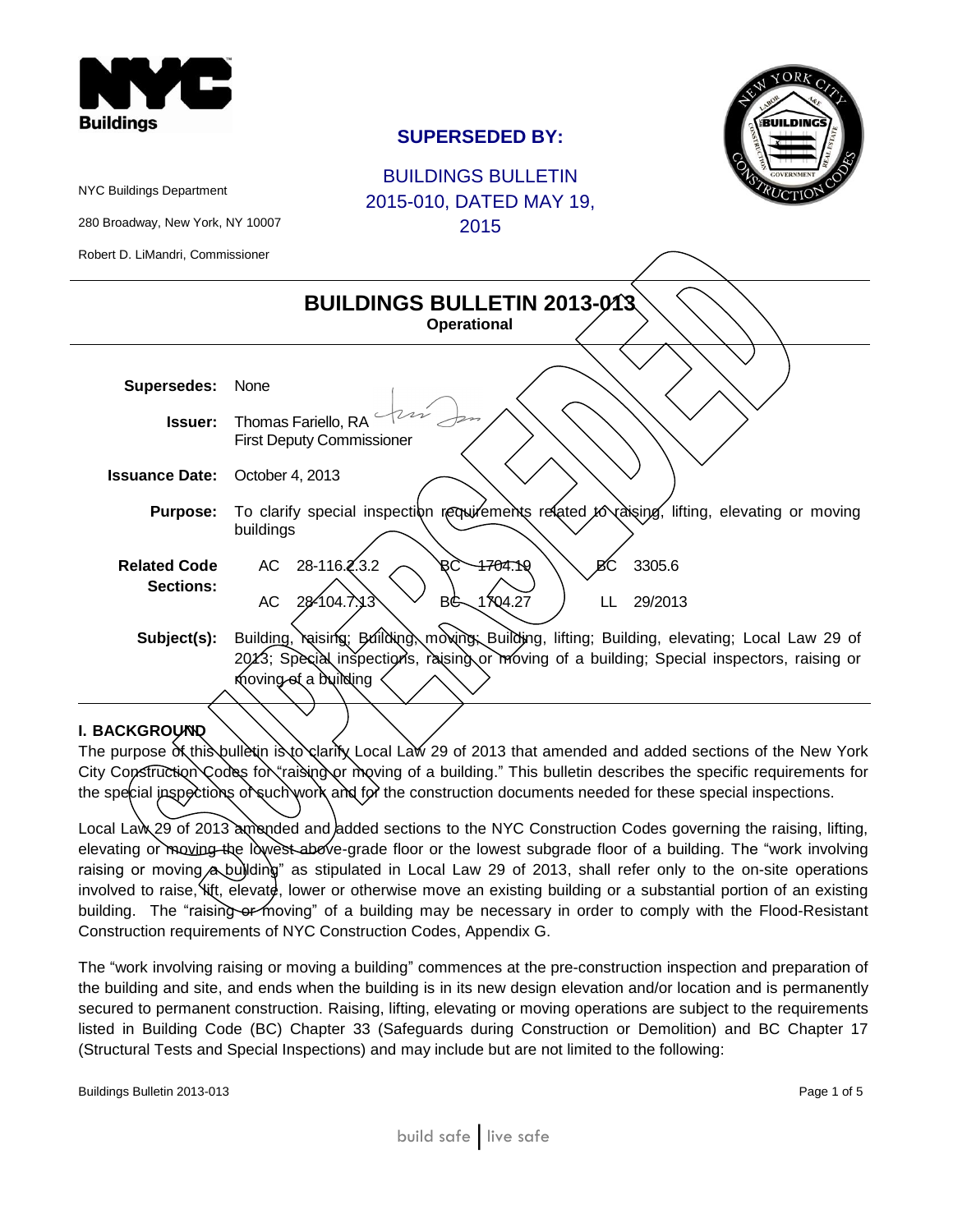- 1. The installation of temporary supports, shores, and braces to safely support the building or structure during the various stages of work;
- 2. The temporary modification of the building or structure to allow the proper transfer of loads to temporary supports;
- 3. The separation, dismantling or removal of the building from the other structural elements not intended to be moved or raised;
- 4. Various stages of work to move or raise the building until it is installed in its new elevation and/or location, including all installations and measures needed to maintam site safety during the work process; and
- 5. The transfer of loads to permanent construction and the attachment of structural members thereto.

## **II. REQUIREMENTS FOR CONSTRUCTION DOCUMENTS**

When an alteration application involves the "raising operations," such work is subject to special inspections, required by BC Chapter 17 and explained in Part III of this Bulletin. Special inspections must be identified on the title sheet of the application's construction drawings. In addition to any other new construction, the construction drawings must clearly identify the existing building, or substantial portion thereof, to be relocated, including its new location and elevation. Each construction drawing required for "raising operations" shall be clearly identified with the discipline designator "DM" (Partial Demolition) (in accordance with the requirements outlined in the Department's website link, [http://www.nyc.gov/html/dob/downloads/pdf/B-SCAN\\_080210.pdf](http://www.nyc.gov/html/dob/downloads/pdf/B-SCAN_080210.pdf)

The construction documents for raising operations shall be prepared by a registered design professional (RDP) per Section AC 28-101.5. Section BC 3802 defines "demolition, partial" as the "dismantling, razing, or removal of structural members, floors, interior bearing walls, and/or exterior walls or portions thereof, including all operations incidental thereto." Therefore, "raising operations" include partial demolition and the submittal documents for raising operations must comply with Section BC 3306, and all of its subsections. In accordance with Section BC 3306.5.1, the required submittal documents for raising operations are required to be submitted to the department in advance of the issuance of a permit. The applicant responsible for the design of the raising operations shall submit signed and sealed plans for the raising operations and a DS1 form prior to the issuance of a permit. Question 3B of the DS1 form shall have the "Raising and/or moving a building" box checked off. The registered design professional (RDP) can be the applicant of record or a different RDP, where such RDP submits a DS1 form which includes this information in Question 2, and attaches the design documents of the raising operations.

The application shall be filed as an Alteration Type 1 application if the raised and lifted home will be inconsistent with the current certificate of  $\alpha$ cupancy. Otherwise, the raising and lifting operation may be filed as an Alteration Type 2 application. In both cases the "yes" box must be checked on Questions 9E (both parts) and 21B of the PW-1to indicate partial demolition and an impact on structural stability. The "yes" box of Question 9B "Other, specify:" must also be checked with "RMB" entered in the adjacent space.

### **A. Submittal Documents for Raising Operations**

The submittal documents for raising operations must adhere to all of the requirements in Section BC 3306.5, including Item 4, which mandates a description of compliance with the applicable provisions of Section BC 3306.9 as they pertain to partial demolition operations.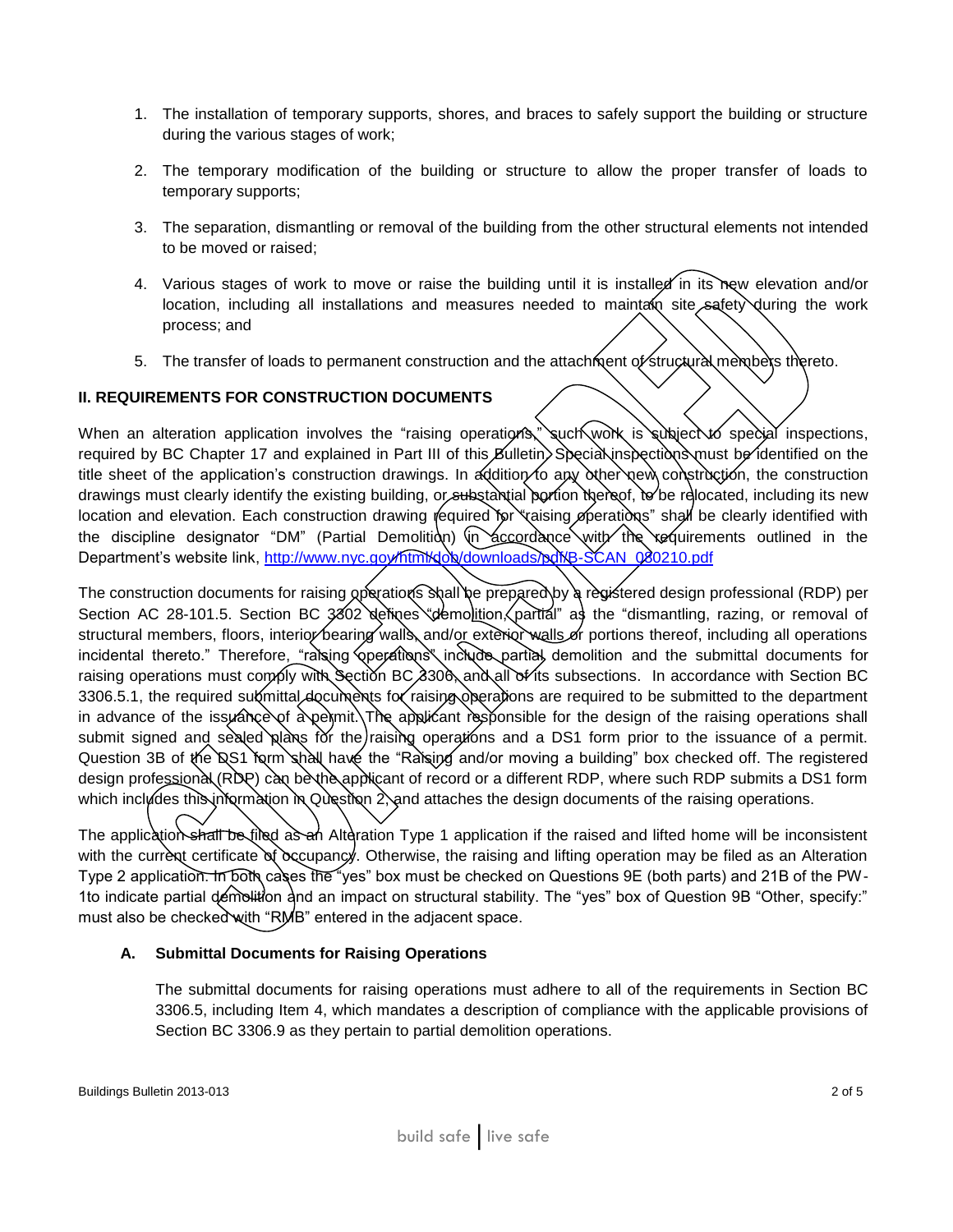The submittal documents for the raising operations shall include a written sequence of operations, a list of all items that need to be monitored during the operation, and an analysis investigating the possible need to protect adjoining construction. The submittal documents shall specify the following as applicable:

- The capacity of the soil to temporarily support any installation used in the raising or moving operation.
- The maximum weight of the building or portion thereof that is to be raised or moved.
- The lateral loads that need to be resisted during the raising or moving operation. Such loads might be due to environmental loads specified in BC Chapter 16, or due to the maximum design permitted misalignment of the designed supporting system.
- Limiting allowances for deviation from horizontal or plumb lines.
- The type of machinery and installation to be used during the raising, lifting, elevating or moving operation and the rate/speed. No machinery can be substituted without a signed and sealed approval by the registered design professional of record.
- The construction or other work necessary to maintain the safety and integrity of the building to be raised, lifted, elevated or moved when such building is  $\sin$  a weakened condition or becomes weakened in the process of raising, lifting, elevating or moving.
- The protection of pedestrians and adjoin ing buildings pursuant to Section BC 3306.2, except that netting per Section BC 3308 is not required.

If the vertical distance from any point of the surrounding grade to the uppermost point of the building in its raised condition exceeds 25 feet, the following additional measures must be implemented: a special "safety zone" shall be clearly identified in the submittal documents and be in effect from the start of the actual vertical and/or horizontal relocation and shall remain in place until the placement of the building on temporary supports. The safety zone shall be measured horizontally from each face of the building to be moved or raised, and shall have a horizontal distance equal to at least one-half of the vertical height from the uppermost point of the relocated building to the immediate surrounding grade. Only "qualified persons" shall be present in the "safety zone" during any raising, lifting, elevating or moving operations.

## **III. SPECIAL INSPECTIONS**

Local Law 29 of 2013 added Section BC 1704.27, which requires a periodic special inspection where the lowest above grade floor or the lowest subgrade floor of a building is to be raised, lifted, elevated or moved. This special inspection will verify that the work performed is in compliance with the construction drawings submitted for the raising, lifting, elevating or moving operations, including site and building preparation. The site and building preparation includes, but is not limited to the disconnecting of utilities, the positioning of the equipment to be used for the lifting or moving, and the rating of this equipment.

Since Section BC 1704.19 Structural Safety During Construction Operations describes "raising operations" in part, as "…alterations to existing structures in which loads are transferred from one structural system of structural elements to another…," raising, lifting, elevating or moving operations, including submittals and special inspections must comply with the requirements outlined in Section BC 1704.19. The requirements for the special inspection of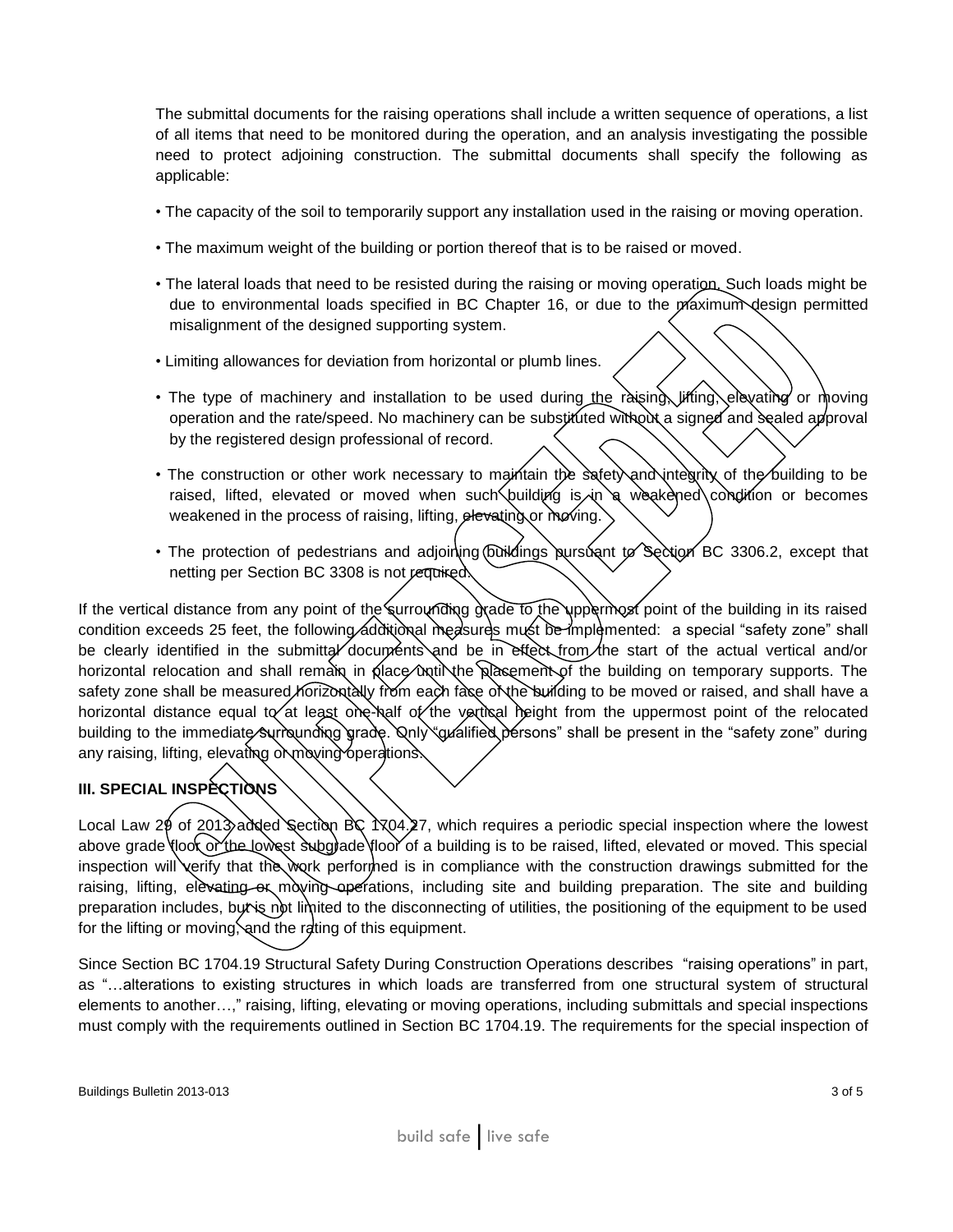Section BC 1704.27 shall be considered as including any special inspections requirements pursuant to Section BC 1704.19. In addition, the special inspector will verify that the machinery or equipment used in the raising, lifting, elevating or moving of a building meets the type and rating of the approved submittal documents.

|  |    | 3 Special Inspection Items (continued) Required for all applications; indicates report required |                         |                                          |
|--|----|-------------------------------------------------------------------------------------------------|-------------------------|------------------------------------------|
|  | 3A | $\leftarrow$ Identification of Requirement                                                      |                         | 3B Identification of<br>Responsibilities |
|  |    | N Special Inspections                                                                           | Code/Section            | Initial & Date                           |
|  |    | Excavation - Sheeting, Shoring, and Bracing                                                     | BC 1704.19, BC 3304.4.1 |                                          |
|  |    | Soll Percolation Test - Druwell                                                                 | BC 1704.20.1            |                                          |
|  |    | Raising and Moving of a Building                                                                | BC 1704.19, BC 1704.27  |                                          |
|  |    |                                                                                                 |                         | $\sim$ $\sim$                            |

Special Inspections shall be performed in accordance with The Rules of the City of New York (NRCNY 101\06) and all other applicable requirements for special inspections in the Building Code, including but not limited to:

- 1. The obligation to avoid a conflict of interest;
- 2. Documentation of findings and test results; and
- 3. The reporting of findings**.**
- **(a) Qualifications for Special Inspection Agency and Special Inspector**

The qualifications of a special inspector performing any special inspections pursuant to Section BC 1704.27 shall be the same as for  $\infty$  special inspector of "structural safety – stability" as outlined in the Rules of the City of New York ( $\angle$ RCNY 101-06, Appendix A), which also stipulates registration of the special inspection agency. Procedures and operations for special inspections of "structural safety – stability" shall be in accordance with Section BC 1704.19.

**(b) Frequency of Inspection**

Special inspections for "raising operations" shall be periodic as described below:

The special inspector must visit the site when the site and building preparation for raising or moving is completed. No raising or moving shall be permitted before acceptance by the special inspector that the building and site preparation is complete and in accordance with the submittal documents.

When such operations are performed in stages, the special inspector shall be present at the first lift and at a minimum of one other subsequent lift. In addition, the special inspector shall be present during all lifts when the raised condition exceeds twenty five feet requiring a safety zone per Part IIA of this bulletin. During the period when the building has not yet been securely attached to the permanent foundation, there shall be at least one weekly periodic special inspection.

At the end of the process, the special inspector shall certify that the raised, lifted, elevated or moved building was securely attached to permanent construction in its new elevation and/or location.